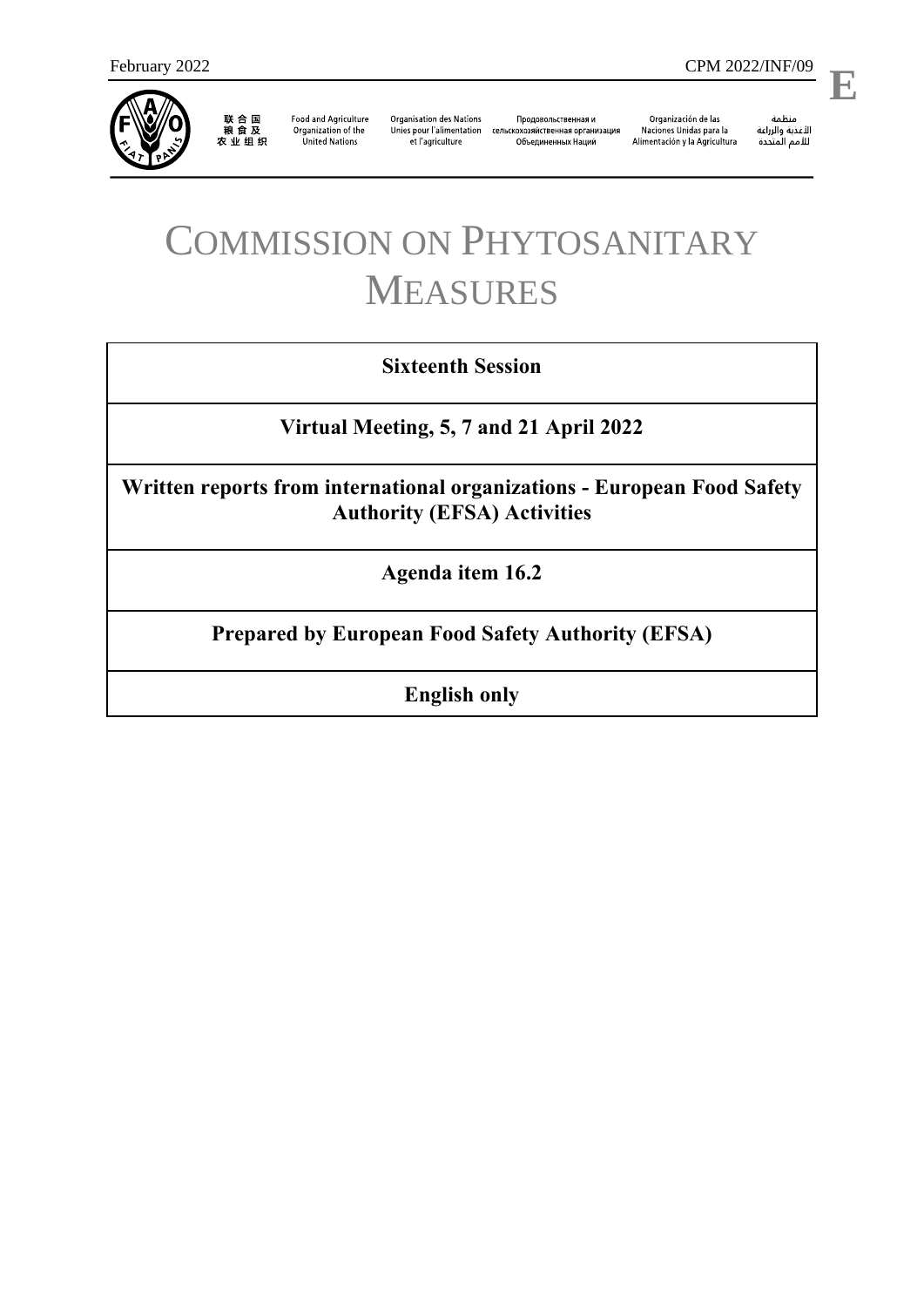



PLANT HEALTH AND PESTICIDES RESIDUES (PLANTS) UNIT

# **EFSA activities and resources for Plant Health Risk Assessment**

The [European Food Safety Authority \(EFSA\)](https://www.efsa.europa.eu/en) is an agency of the European Union (EU) responsible for independent risk assessment and communication in the areas of food safety, animal health and plant health. Most of EFSA's work is undertaken in response to requests for scientific advice from the European Commission, the European Parliament and EU Member States, however EFSA can also carry out scientific work on our own initiative ("self-tasking"). In the area of plant health risk assessment, EFSA conducts commodity risk assessment, pest categorisation and quantitative pest risk assessment for new and emerging plant pests. EFSA also conducts data collection and promote cooperation and research.

#### **Commodity risk assessment**

Since 2019 EFSA is conducting commodity risk assessment on selected plants and plants product, indicated as "High Risk Plants", to be imported from non-EU Countries. Detailed information on the rules and procedures for the assessment by EFSA of the High Risk Plants dossiers can be found in the [Commission](https://eur03.safelinks.protection.outlook.com/?url=https%3A%2F%2Feur-lex.europa.eu%2Feli%2Freg_impl%2F2018%2F1882%2Foj&data=04%7C01%7C%7C4d3e30cdaabf41e5323408d9aaa70f81%7C406a174be31548bdaa0acdaddc44250b%7C1%7C0%7C637728456760897860%7CUnknown%7CTWFpbGZsb3d8eyJWIjoiMC4wLjAwMDAiLCJQIjoiV2luMzIiLCJBTiI6Ik1haWwiLCJXVCI6Mn0%3D%7C3000&sdata=q6zmwDWWiP4M%2F0h%2BWtUWXZlk7806dSFVm5lzIn21%2BH4%3D&reserved=0) [Implementing](https://eur03.safelinks.protection.outlook.com/?url=https%3A%2F%2Feur-lex.europa.eu%2Feli%2Freg_impl%2F2018%2F1882%2Foj&data=04%7C01%7C%7C4d3e30cdaabf41e5323408d9aaa70f81%7C406a174be31548bdaa0acdaddc44250b%7C1%7C0%7C637728456760897860%7CUnknown%7CTWFpbGZsb3d8eyJWIjoiMC4wLjAwMDAiLCJQIjoiV2luMzIiLCJBTiI6Ik1haWwiLCJXVCI6Mn0%3D%7C3000&sdata=q6zmwDWWiP4M%2F0h%2BWtUWXZlk7806dSFVm5lzIn21%2BH4%3D&reserved=0) Regulation (EU) 2018/1882. In addition, EFSA has published a [Technical](https://eur03.safelinks.protection.outlook.com/?url=https%3A%2F%2Fwww.efsa.europa.eu%2Fen%2Fsupporting%2Fpub%2Fen-1492&data=04%7C01%7C%7C4d3e30cdaabf41e5323408d9aaa70f81%7C406a174be31548bdaa0acdaddc44250b%7C1%7C0%7C637728456760907804%7CUnknown%7CTWFpbGZsb3d8eyJWIjoiMC4wLjAwMDAiLCJQIjoiV2luMzIiLCJBTiI6Ik1haWwiLCJXVCI6Mn0%3D%7C3000&sdata=vOrHgTf%2B%2Blg93%2B%2BB8JcNdNwWXQVKOguZ8Pd9AZlUi%2BE%3D&reserved=0) Report [on](https://eur03.safelinks.protection.outlook.com/?url=https%3A%2F%2Fwww.efsa.europa.eu%2Fen%2Fsupporting%2Fpub%2Fen-1492&data=04%7C01%7C%7C4d3e30cdaabf41e5323408d9aaa70f81%7C406a174be31548bdaa0acdaddc44250b%7C1%7C0%7C637728456760907804%7CUnknown%7CTWFpbGZsb3d8eyJWIjoiMC4wLjAwMDAiLCJQIjoiV2luMzIiLCJBTiI6Ik1haWwiLCJXVCI6Mn0%3D%7C3000&sdata=vOrHgTf%2B%2Blg93%2B%2BB8JcNdNwWXQVKOguZ8Pd9AZlUi%2BE%3D&reserved=0) "Information required for dossiers to support demands for import of high risk plants, plant products and other objects as foreseen in Article 42 of Regulation (EU) 2016/2031" and a "[Guidance on commodity risk](https://www.efsa.europa.eu/en/efsajournal/pub/5668)  [assessment for the evaluation of high risk plants dossiers](https://www.efsa.europa.eu/en/efsajournal/pub/5668) " .

EFSA has also produced three webinars to assist non-EU countries in the preparation of their dossiers which can be found on the EFSA website:

- High-risk plants how does the EU carry out risk assessment of plant [commodities?](https://eur03.safelinks.protection.outlook.com/?url=https%3A%2F%2Fwww.efsa.europa.eu%2Fen%2Fevents%2Fevent%2Fwebinar-high-risk-plants-how-does-eu-carry-out-risk-assessment-plant&data=04%7C01%7C%7C4d3e30cdaabf41e5323408d9aaa70f81%7C406a174be31548bdaa0acdaddc44250b%7C1%7C0%7C637728456760907804%7CUnknown%7CTWFpbGZsb3d8eyJWIjoiMC4wLjAwMDAiLCJQIjoiV2luMzIiLCJBTiI6Ik1haWwiLCJXVCI6Mn0%3D%7C3000&sdata=yrGmTJRxu3cmIrE3z%2FYmo96i82CaQpbh%2Fl1HYRQ3Eww%3D&reserved=0)
- How to prepare dossiers to support [demands](https://eur03.safelinks.protection.outlook.com/?url=https%3A%2F%2Fwww.efsa.europa.eu%2Fen%2Fevents%2Fevent%2Fwebinar-how-prepare-dossiers-support-demands-import-high&data=04%7C01%7C%7C4d3e30cdaabf41e5323408d9aaa70f81%7C406a174be31548bdaa0acdaddc44250b%7C1%7C0%7C637728456760907804%7CUnknown%7CTWFpbGZsb3d8eyJWIjoiMC4wLjAwMDAiLCJQIjoiV2luMzIiLCJBTiI6Ik1haWwiLCJXVCI6Mn0%3D%7C3000&sdata=wzf6ItBsDF9Bf7W8rrhjdIb3lGIDG3%2FessmtI3%2Bhesc%3D&reserved=0) for import of high-risk plants and plant products
- How to prepare a pest list for a commodity and a dossier for [Momordica](https://eur03.safelinks.protection.outlook.com/?url=https%3A%2F%2Fwww.efsa.europa.eu%2Fen%2Fevents%2Fevent%2Fwebinar-how-prepare-pest-list-commodity-and-dossier-momordica-fruits&data=04%7C01%7C%7C4d3e30cdaabf41e5323408d9aaa70f81%7C406a174be31548bdaa0acdaddc44250b%7C1%7C0%7C637728456760917767%7CUnknown%7CTWFpbGZsb3d8eyJWIjoiMC4wLjAwMDAiLCJQIjoiV2luMzIiLCJBTiI6Ik1haWwiLCJXVCI6Mn0%3D%7C3000&sdata=dYM0YYJLeevHqgEXLEQUAVddPlQjrumQ4rT8nDqL2AY%3D&reserved=0) fruits.

A repository of the Scientific Opinions and Technical Report on High Risk Plants and commodity risk assessments published so far can be found in the [EFSA Journal Virtual Issue on Commodity Risk Assessment](https://efsa.onlinelibrary.wiley.com/doi/toc/10.2903/(ISSN)1831-4732.Commodity-risk-assessment-for-plant-health-risks)

#### **Pest categorisation and pest risk assessment**

The EFSA Panel on Plant Health performs pest categorisations and pest risk assessments to support the EU risk managers in preparing secondary legislation under the new EU Plant Health Law Regulation (EU) [2016/2031 of the European Parliament of the Council of 26 October 2016 on protective measures against](https://eur-lex.europa.eu/legal-content/EN/TXT/?uri=CELEX:32016R2031)  [pests of plants.](https://eur-lex.europa.eu/legal-content/EN/TXT/?uri=CELEX:32016R2031) A pest categorisation is the first phase of the risk assessment for a plant pest. The categorisations succinctly describe the pest identity and taxonomy, biology, intraspecific diversity, detection and identification, distribution, regulatory status, host range, ability to enter, establish and spread in the EU, potential consequences and availability and limits of mitigation measures. The categorization concludes with a statement on whether the pests fulfil the criteria assessed by EFSA for consideration as potential quarantine pests, with identification of the main associated uncertainties. If these requirements are fulfilled, following a fit for purpose two-phases approach, a pest categorisation (phase 1) can be followed by a quantitative pest risk assessment (phase 2). A quantitative method has been developed by the EFSA Plant Health Panel to assess the risks of introduction (entry and establishment) and subsequent spread and impact of invasive plant pests in the European Union. This EFSA methodology is based upon a quantitative population-based